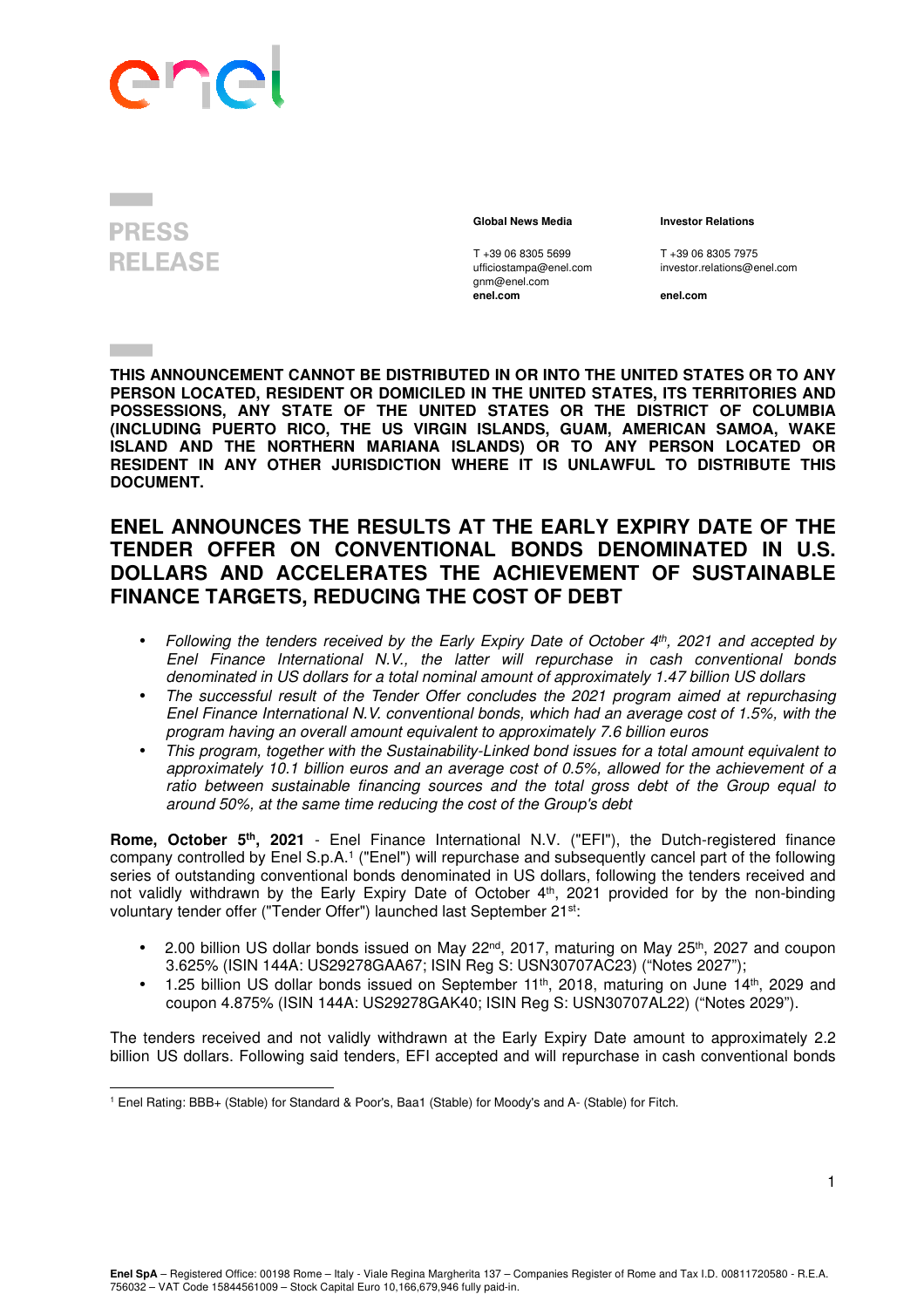

for a total nominal amount of 1,471,703,000 US dollars ("Amended Maximum Target Amount"), therefore exercising its right, as provided in the Tender Offer documentation, to decrease the original maximum target amount of 1,500,000,000 US dollars set at launch of the transaction.

Specifically, in line with the acceptance criteria of the Tender Offer documentation, EFI will repurchase the aggregate principal amounts tendered across its Notes 2027 and Notes 2029. Therefore, EFI has not accepted any offer in connection with its 1.25 billion US dollar bonds issued on October 3rd, 2017, maturing on April 6<sup>th</sup>, 2028 and coupon 3.500% (ISIN 144A: US29278GAF54; ISIN Reg S: USN30707AG37), that had been initially included in the Tender Offer.

Having reached the Amended Maximum Target Amount, EFI does not expect to accept any additional offers that may be received until the expiry of the Tender Offer, scheduled for October 19th, 2021 at 11:59 pm New York City time (Expiration Date).

The successful result of the Tender Offer concludes the 2021 program aimed at repurchasing EFI conventional bonds, which had an average cost of 1.5%, with the program having an overall amount equivalent to approximately 7.6 billion euros.

The program, together with the Sustainability-Linked bond issues for a total amount equivalent to approximately 10.1 billion euros and an average cost of 0.5%, has further accelerated the achievement of the Group's targets of sustainable financing sources on total gross debt, set to 48% in 2023 and more than 70% in 2030, and currently equal to around 50%, simultaneously reducing the cost of the Group's debt.

The table below shows (i) the bonds subject to repurchase; (ii) the amounts accepted for purchase by EFI, (iii) the purchase yield, (iv) the purchase prices, (v) the amount of accrued interests, (vi) the nominal amount of bonds outstanding after the settlement date.

| <b>Bond</b>                                                                                                                        | Aggregate principal<br>amount accepted<br>for purchase by EFI | <b>Purchase</b><br>vield | <b>Purchase price</b><br>(per US\$1,000) | <b>Accrued interest</b> | <b>Nominal amount</b><br>outstanding after<br>settlement date |
|------------------------------------------------------------------------------------------------------------------------------------|---------------------------------------------------------------|--------------------------|------------------------------------------|-------------------------|---------------------------------------------------------------|
| US\$ 2,000,000,000<br>3.625% notes due<br>May 25 <sup>th</sup> 2027 (ISIN<br>144 A<br>US29278GAA67;<br>ISIN Reg S<br>USN30707AC23) | US\$1,026,373,000.00                                          | 1.516%                   | 1,113.50                                 | US\$13,538,857.73       | US\$973,627,000.00                                            |
| US\$ 1,250,000,000<br>4.875% notes due<br>June 14th 2029 (ISIN<br>144 A<br>US29278GAK40;<br>ISIN Reg S<br>USN30707AL22)            | US\$445,330,000.00                                            | 2.019%                   | 1,202.43                                 | US\$6,754,171.67        | US\$804,670,000.00                                            |
| <b>Total</b>                                                                                                                       | US\$1,471,703,000.00                                          |                          |                                          | US\$20,293,029.40       | US\$1,778,297,000.00                                          |